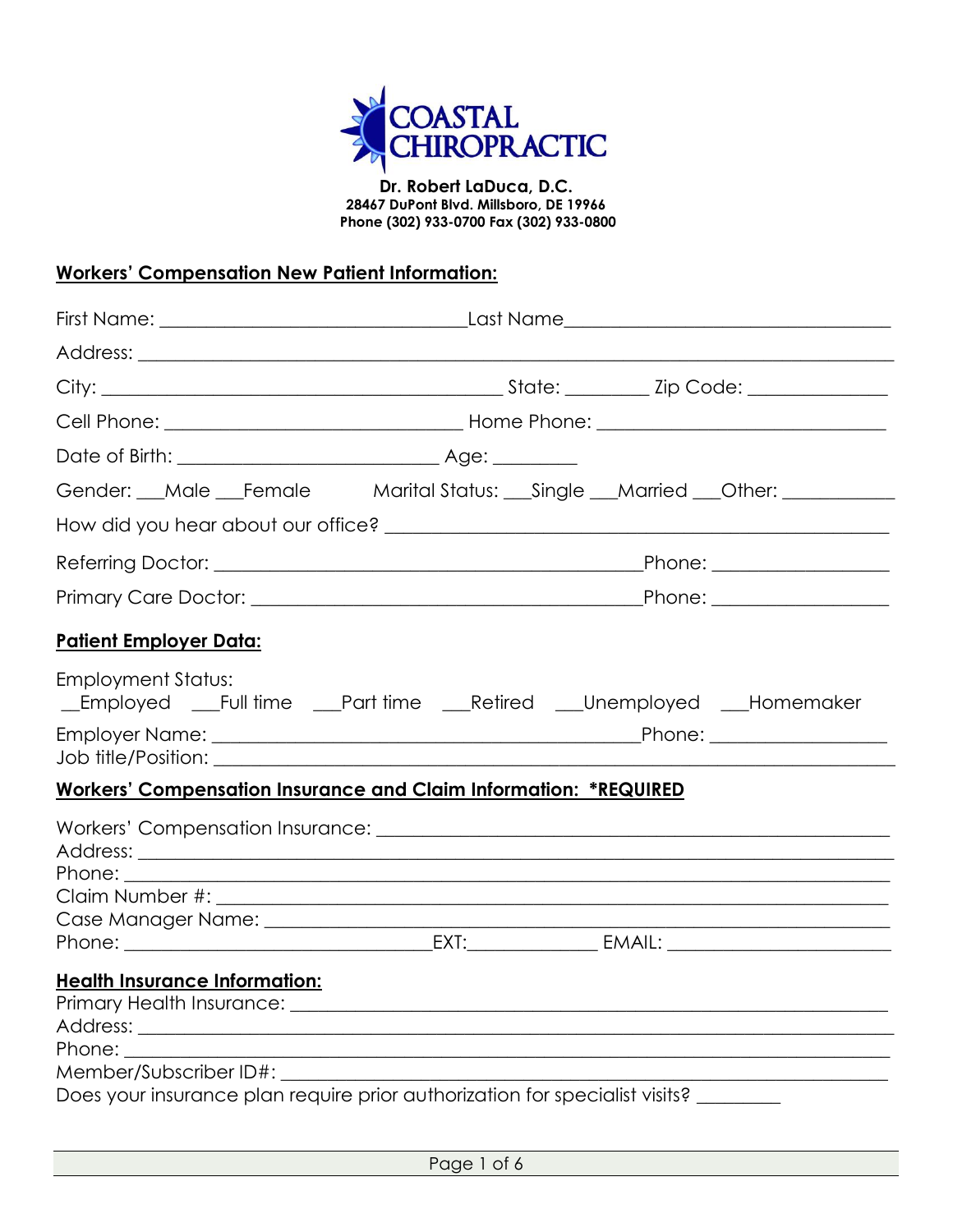## **Accident Information:**

Date of Injury/Accident: Describe how you were injured **(REQUIRED TO FILE WORK CLAIM**):

 $\_$  , and the contribution of the contribution of  $\mathcal{L}$  , and  $\mathcal{L}$  , and  $\mathcal{L}$  , and  $\mathcal{L}$  , and  $\mathcal{L}$  $\_$  , and the contribution of the contribution of  $\mathcal{L}$  , and  $\mathcal{L}$  , and  $\mathcal{L}$  , and  $\mathcal{L}$  , and  $\mathcal{L}$  $\_$  , and the contribution of the contribution of  $\mathcal{L}$  , and  $\mathcal{L}$  , and  $\mathcal{L}$  , and  $\mathcal{L}$  , and  $\mathcal{L}$  $\_$  , and the contribution of the contribution of  $\mathcal{L}$  , and  $\mathcal{L}$  , and  $\mathcal{L}$  , and  $\mathcal{L}$  , and  $\mathcal{L}$  $\_$  , and the contribution of the contribution of  $\mathcal{L}$  , and  $\mathcal{L}$  , and  $\mathcal{L}$  , and  $\mathcal{L}$  , and  $\mathcal{L}$ 

## **Patient Symptoms:**

Please mark where your pain/symptoms are:

|                                         | Please grade your pain on a scale of 0-10:                         | Circle how frequent the pain is present:                                                                       |  |
|-----------------------------------------|--------------------------------------------------------------------|----------------------------------------------------------------------------------------------------------------|--|
| 0=NO PAIN, 10=EXTREME PAIN              |                                                                    |                                                                                                                |  |
| NECK:                                   | 012345678910                                                       | Seldom-Intermittent-Frequent-Constant                                                                          |  |
| Upper/Mid Back: 012345678910            |                                                                    | Seldom-Intermittent-Frequent-Constant                                                                          |  |
| Lower Back:                             | 012345678910                                                       | Seldom-Intermittent-Frequent-Constant                                                                          |  |
|                                         |                                                                    |                                                                                                                |  |
| Type of pain:                           |                                                                    |                                                                                                                |  |
|                                         |                                                                    | __SHARP __DULL __THROBBING __NUMBNESS __ACHING __SHOOTING<br>BURNING TINGLING CRAMPING STIFNESS SWELLING OTHER |  |
|                                         |                                                                    |                                                                                                                |  |
| Activities that are painful to perform: |                                                                    |                                                                                                                |  |
|                                         | Have you ever had an X-ray, MRI or CT scan? If so, when and where? |                                                                                                                |  |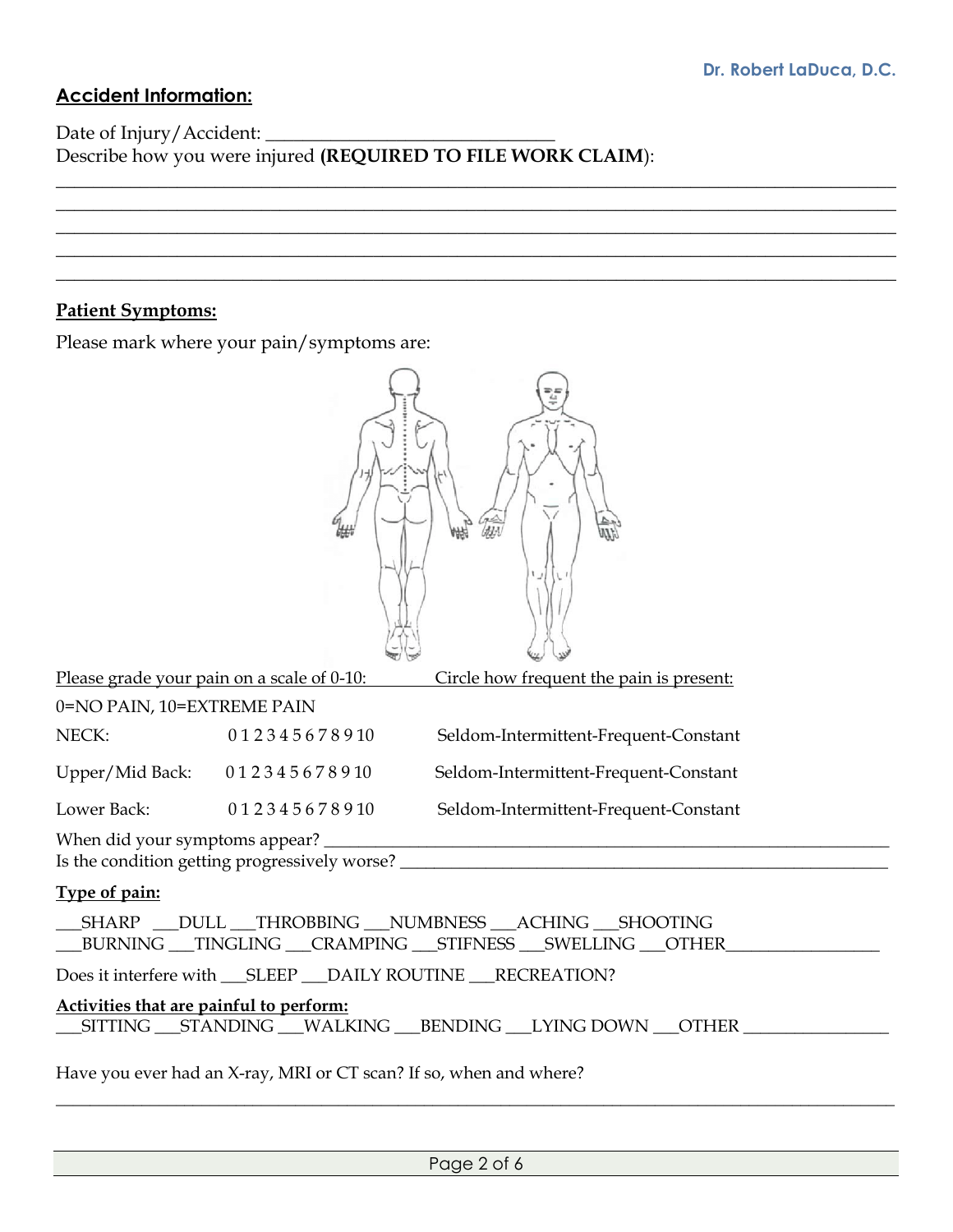## What treatments have you already received for your condition? \_\_\_ MEDICATIONS \_\_\_PHYSICAL THERAPY \_\_\_SURGERY

Name of other doctors that have treated you for your condition:

| $\sim$<br> |  |
|------------|--|
|            |  |

Last Chiropractic exam/treatment: \_\_\_\_\_\_\_\_\_\_\_\_\_\_\_\_\_\_\_\_\_\_\_\_\_\_\_\_\_\_**\_\_\_\_\_\_\_\_\_\_\_\_\_\_\_\_\_\_\_\_\_\_**\_\_\_\_\_\_\_\_\_\_\_\_\_\_

**Health History:** Please check any of the following that you have or have had:

| AIDS/HIV                                                                                                                                                                                                                       | Glaucoma                                         | Pacemaker            | Alcoholism                                                                                          | Goiter             | Parkinson's Disease        |
|--------------------------------------------------------------------------------------------------------------------------------------------------------------------------------------------------------------------------------|--------------------------------------------------|----------------------|-----------------------------------------------------------------------------------------------------|--------------------|----------------------------|
| <b>Allergy Shots</b>                                                                                                                                                                                                           | Lupus                                            | Pinched nerve        | Anemia                                                                                              | Gout               | Hepatitis                  |
| Pneumonia                                                                                                                                                                                                                      | Anorexia                                         | <b>Heart Disease</b> | Polio                                                                                               | Appendicitis       | <b>Herniated Disc</b>      |
| Prostate Problem                                                                                                                                                                                                               | Arthritis                                        | Hernia               | Prosthesis                                                                                          | Asthma             | <b>High Blood Pressure</b> |
| Psychiatric Care                                                                                                                                                                                                               | Bleeding disorder                                | Herpes               | <b>Rheumatoid Arthritis</b>                                                                         | <b>Breast Lump</b> | Kidney Disease             |
| <b>Rheumatic Fever</b>                                                                                                                                                                                                         | <b>Bronchitis</b>                                | High Cholesterol     | Scarlet Fever                                                                                       | <b>Bulimia</b>     | Measles                    |
| <b>STD</b>                                                                                                                                                                                                                     | Cancer                                           | Liver Disease        | Stroke                                                                                              | Cataracts          | Miscarriage                |
| Suicide Attempt                                                                                                                                                                                                                | Migraines                                        | Thyroid Problems     | Fibromyalgia                                                                                        | Chicken Pox        | Multiple Sclerosis         |
| Tonsillitis                                                                                                                                                                                                                    | Diabetes                                         | Mononucleosis        | Tuberculosis                                                                                        | Emphysema          | Osteoporosis               |
| Tumors, Growths                                                                                                                                                                                                                | Epilepsy                                         | Mumps                | <b>Typhoid Fever</b>                                                                                | Fractures          |                            |
| Ulcers                                                                                                                                                                                                                         | Anxiety                                          | Depression           | <b>Bipolar Disorder</b>                                                                             | Shingles           |                            |
| Other:                                                                                                                                                                                                                         |                                                  |                      |                                                                                                     |                    |                            |
| <b>Exercise:</b><br><b>Work Activity:</b><br>__ Sitting ___Standing ___Light Labor ___Heavy Labor<br>Habits:                                                                                                                   | None <i>___</i> Occasionally ____Daily ____Heavy |                      | _Smoking; Packs/Day_____________Alcohol; Drinks/Week __________ Coffee/caffeine drinks; Cups/Day __ |                    |                            |
| Previous Injuries: Please include description and dates                                                                                                                                                                        |                                                  |                      |                                                                                                     |                    |                            |
|                                                                                                                                                                                                                                |                                                  |                      |                                                                                                     |                    |                            |
|                                                                                                                                                                                                                                |                                                  |                      |                                                                                                     |                    |                            |
| Broken Bones: New York Contract to the Contract of the Contract of the Contract of the Contract of the Contract of the Contract of the Contract of the Contract of the Contract of the Contract of the Contract of the Contrac |                                                  |                      |                                                                                                     |                    |                            |
|                                                                                                                                                                                                                                |                                                  |                      |                                                                                                     |                    |                            |
| Surgeries:                                                                                                                                                                                                                     |                                                  |                      |                                                                                                     |                    |                            |
| <b>Medications:</b>                                                                                                                                                                                                            |                                                  |                      |                                                                                                     |                    |                            |
|                                                                                                                                                                                                                                |                                                  |                      |                                                                                                     |                    |                            |

#### **Family History:**

Please describe any relevant, immediate family history, e.g. cancer, diabetes, heart disease, etc.

**\_\_\_\_\_\_\_\_\_\_\_\_\_\_\_\_\_\_\_\_\_\_\_\_\_\_\_\_\_\_\_\_\_\_\_\_\_\_\_\_\_\_\_\_\_\_\_\_\_\_\_\_\_\_\_\_\_\_\_\_\_\_\_\_\_\_\_\_\_\_\_\_\_\_\_\_\_\_\_\_\_\_\_\_\_\_\_\_\_\_\_\_\_\_\_\_\_\_ \_\_\_\_\_\_\_\_\_\_\_\_\_\_\_\_\_\_\_\_\_\_\_\_\_\_\_\_\_\_\_\_\_\_\_\_\_\_\_\_\_\_\_\_\_\_\_\_\_\_\_\_\_\_\_\_\_\_\_\_\_\_\_\_\_\_\_\_\_\_\_\_\_\_\_\_\_\_\_\_\_\_\_\_\_\_\_\_\_\_\_\_\_\_\_\_\_\_ \_\_\_\_\_\_\_\_\_\_\_\_\_\_\_\_\_\_\_\_\_\_\_\_\_\_\_\_\_\_\_\_\_\_\_\_\_\_\_\_\_\_\_\_\_\_\_\_\_\_\_\_\_\_\_\_\_\_\_\_\_\_\_\_\_\_\_\_\_\_\_\_\_\_\_\_\_\_\_\_\_\_\_\_\_\_\_\_\_\_\_\_\_\_\_\_\_\_**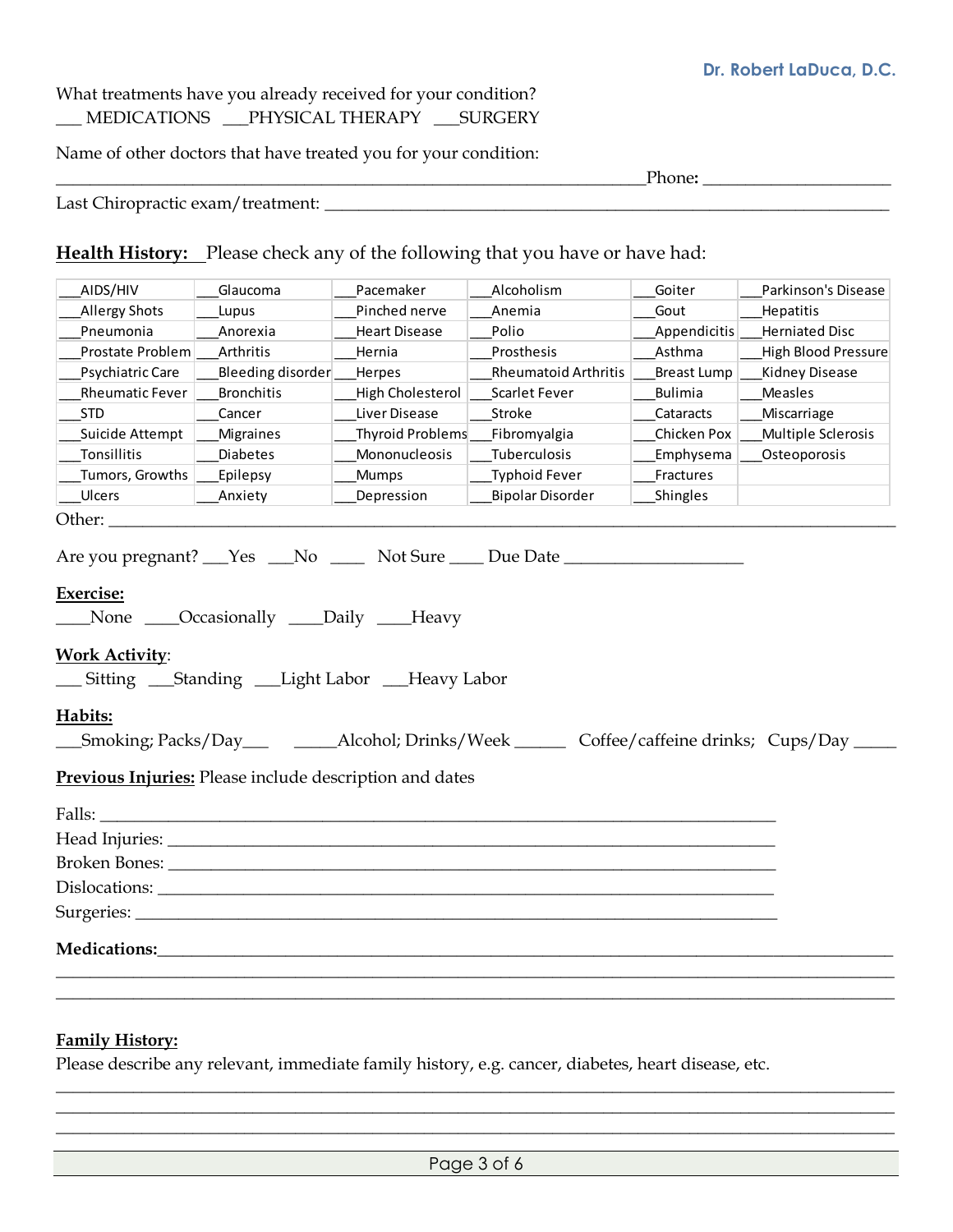# **COASTAL CHIROPRACTIC AUTHORIZATION FORM**

PATIENT NAME

#### **RELEASE OF INFORMATION**

I HEREBY AUTHORIZE COASTAL CHIROPRACTIC TO REALEASE MEDICAL AND FINANCIAL DATA TO MY INSURANCE CARRIERS, OTHER MEDICAL FACILITEIS AND ATTORNEY(S).

#### **RESPONSIBILITY OF BILL**

#### **THE UNDERSIGNED HEREBY ACCEPTS FULL FINANCIAL RESPONSIBILITY FOR CHARGES AND SERVICES RENDERED REGARDLESS OF INSURANCE COVERAGE**.

THE UNDERSIGNED UNDERSTANDS THAT SERVICES ARE RENDERED AND CHARGED TO YOU (THE PATIENT) AND NOT TO YOUR INSURANCE COMPANY. COASTAL CHIROPRACTIC DOES NOT ACCEPT TOTAL RESPONSIBILITY FOR COLLECTING AN INSURANCE CLAIM OR NEGOTIATING A DISPUTED SETTLEMENT. IT IS THE FINANCIAL OBLIGATION OF THE UNDERSIGNED TO BE RESPONSIBLE FOR ANY CHARGES OR SERVICES NOT COVERED BY INSURANCE FOR WHICH PAYMENT IS DENIED THROUGH ANY UTILIZATION REVIEW OR PRE-CERTIFICATION PROCEDURES, OR ANY REMAINING BALANCE UPON COMPLETION OF A SETTLEMENT. THE UNDERSIGNED ALSO AGREES THAT THIS OBLIGATION SHALL EXIST REGARDLESS OF PRIVATE CONTRACTUAL AGREEMENT BETWEEN THE PATIENT AND ANY INSURANCE CARRIER, ATTORNEY OR THIRD PARTY NOT SIGNING THIS AGREEMENT.

### **CONSENT FOR TREATMENT OF A MINOR CHILD**

CONSENT IS HEREBY GIVEN BY THE UNDERSINGED FOR CHIROPRACTIC TREATMENT, X-RAYS AND DIAGNOSTIC STUDIES AS ORDERED BY THE DOCTORS AND THERAPIES (THERAPEUTIC MASSAGE, ELECTRICAL STIMULATION, ICE/HEAT THERAPY, HYDRO-THERAPY, THERAPEUTIC EXERCISES) PERFORMED BY THE TECHNICAL STAFF OF COASTAL CHIROPRACTIC. THE UNDERSIGNED STATES THAT HE/SHE IS THE PATIENT'S LEGAL GUARDIAN**.**

#### **AUTHORIZATION FOR PAYMENT OF INSURANCE BENEFITS TO PROVIDER**

I HEREBY IRREVOCABLY AUTHORIZE PAYMENT OF MY MEDICAL BENEFITS OTHERWISE PAYABLE TO ME TO BE MADE PAYABLE AND MAILED DIRECTLY TO COASTAL CHIROPRACTIC FOR PROFESSIONAL SERVICES RENDERED. NO OTHER THIRD PARTY, INCLUDING MY ATTORNEY, SHOULD RECEIVE PAYMENT OF MY BILLS EXCEPT THIS OFFICE FOR THE REMAINDER OF THIS CLAIM. IT WILL BE ASSUMED AND RELIED UPON THAT THE INSURANCE CARRIER HAS AGREED TO AND ACKNOWLEDGED MEDICAL COVERAGE AND WILL SEND PAYMENT DIRECTLY TO THIS OFFICE.

**PATIENT OR GUARDIAN'S SIGNATURE RELATIONSHIP TO PATIENT DATE**

\_\_\_\_\_\_\_\_\_\_\_\_\_\_\_\_\_\_\_\_\_\_\_\_\_\_\_\_\_\_\_\_\_\_\_\_\_\_\_\_\_\_\_\_\_\_\_\_\_\_\_\_\_\_\_\_\_\_\_\_\_\_\_\_\_\_\_\_\_\_\_\_\_\_\_\_\_\_\_\_\_\_\_\_\_\_\_\_\_\_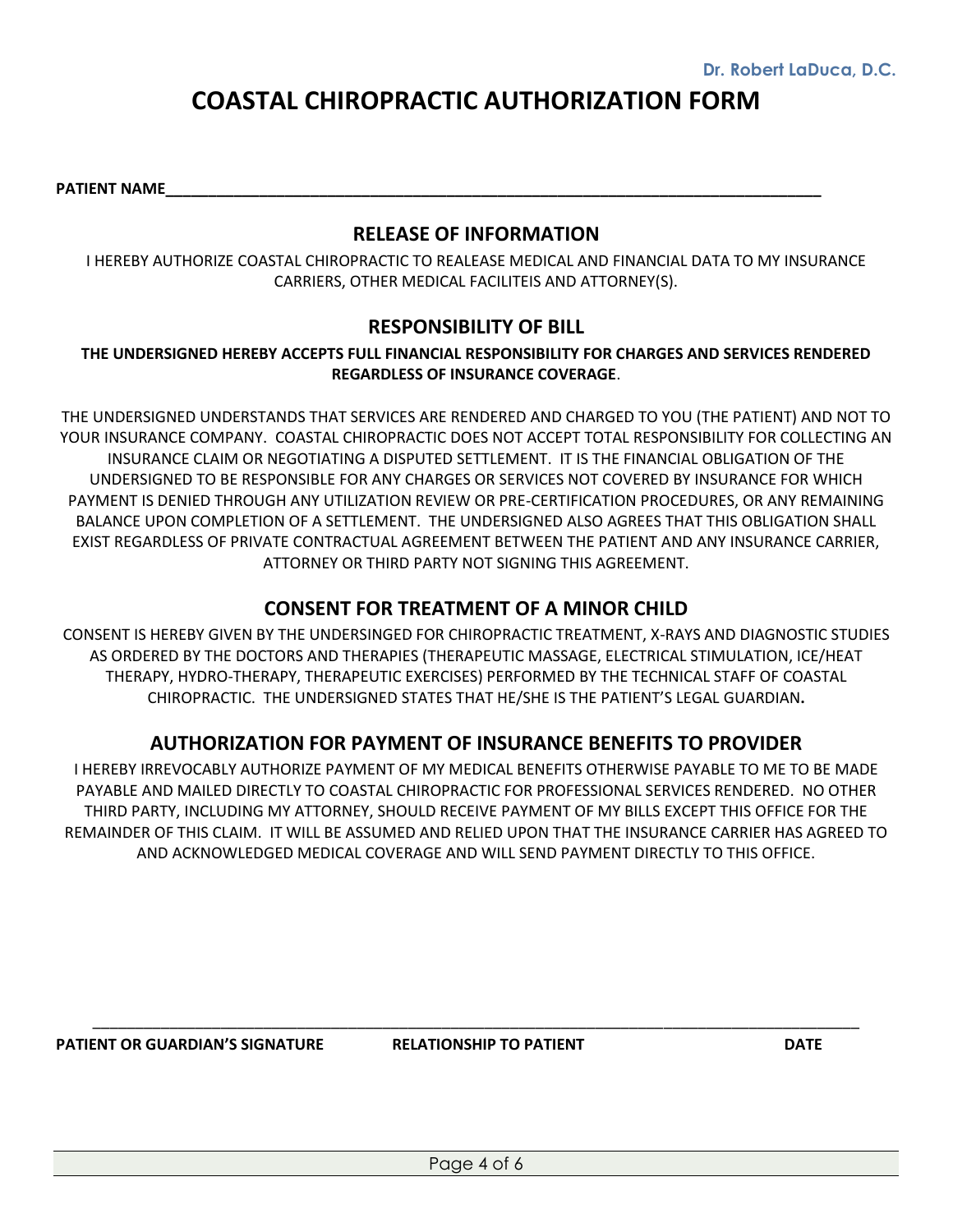**Dr. Robert LaDuca, D.C.**



 28467 Dupont Boulevard Millsboro, DE 19966 Phone 302-933-0700 Fax 302-933-0800

## **Release of Medical Records**

| records, or those requested concerning the dates of treatment on or about<br>to Coastal Chiropractic, LLC.                                                                                                                                   |                                                                                                                                                                                                                                                                                                                     | to release all medical |
|----------------------------------------------------------------------------------------------------------------------------------------------------------------------------------------------------------------------------------------------|---------------------------------------------------------------------------------------------------------------------------------------------------------------------------------------------------------------------------------------------------------------------------------------------------------------------|------------------------|
| Please Fax the following requested information to: 302-933-0800                                                                                                                                                                              |                                                                                                                                                                                                                                                                                                                     |                        |
| IMAGING ONLY: X-Ray, MRI, CT Scans only (unless otherwise requested below)                                                                                                                                                                   |                                                                                                                                                                                                                                                                                                                     |                        |
|                                                                                                                                                                                                                                              |                                                                                                                                                                                                                                                                                                                     |                        |
| I understand that this request for release of information stands effective for 120 days. This request may be revoked<br>at any time but is not retroactive for requests that have been complied within good faith. This authorization may be | revoked by written request to an authorized representative of Coastal Chiropractic.                                                                                                                                                                                                                                 |                        |
| x.                                                                                                                                                                                                                                           | $\frac{1}{2}$ $\frac{1}{2}$ $\frac{1}{2}$ $\frac{1}{2}$ $\frac{1}{2}$ $\frac{1}{2}$ $\frac{1}{2}$ $\frac{1}{2}$ $\frac{1}{2}$ $\frac{1}{2}$ $\frac{1}{2}$ $\frac{1}{2}$ $\frac{1}{2}$ $\frac{1}{2}$ $\frac{1}{2}$ $\frac{1}{2}$ $\frac{1}{2}$ $\frac{1}{2}$ $\frac{1}{2}$ $\frac{1}{2}$ $\frac{1}{2}$ $\frac{1}{2}$ |                        |
| <b>Patient's Signature</b>                                                                                                                                                                                                                   | <b>Date</b>                                                                                                                                                                                                                                                                                                         |                        |
| X.                                                                                                                                                                                                                                           |                                                                                                                                                                                                                                                                                                                     |                        |
| <b>Signature of Legal Guardian</b>                                                                                                                                                                                                           | <b>Relationship to Patient</b>                                                                                                                                                                                                                                                                                      | Date                   |
|                                                                                                                                                                                                                                              |                                                                                                                                                                                                                                                                                                                     |                        |

Disclosure of the specific information for release is limited to the above mentioned recipient only. Federal regulation, 42 CFR Part 2, prohibits the re-disclosure of the enclosed information unless the consent expressly permits further disclosure or the re-disclosure is otherwise permitted under regulations.

Page 5 of 6